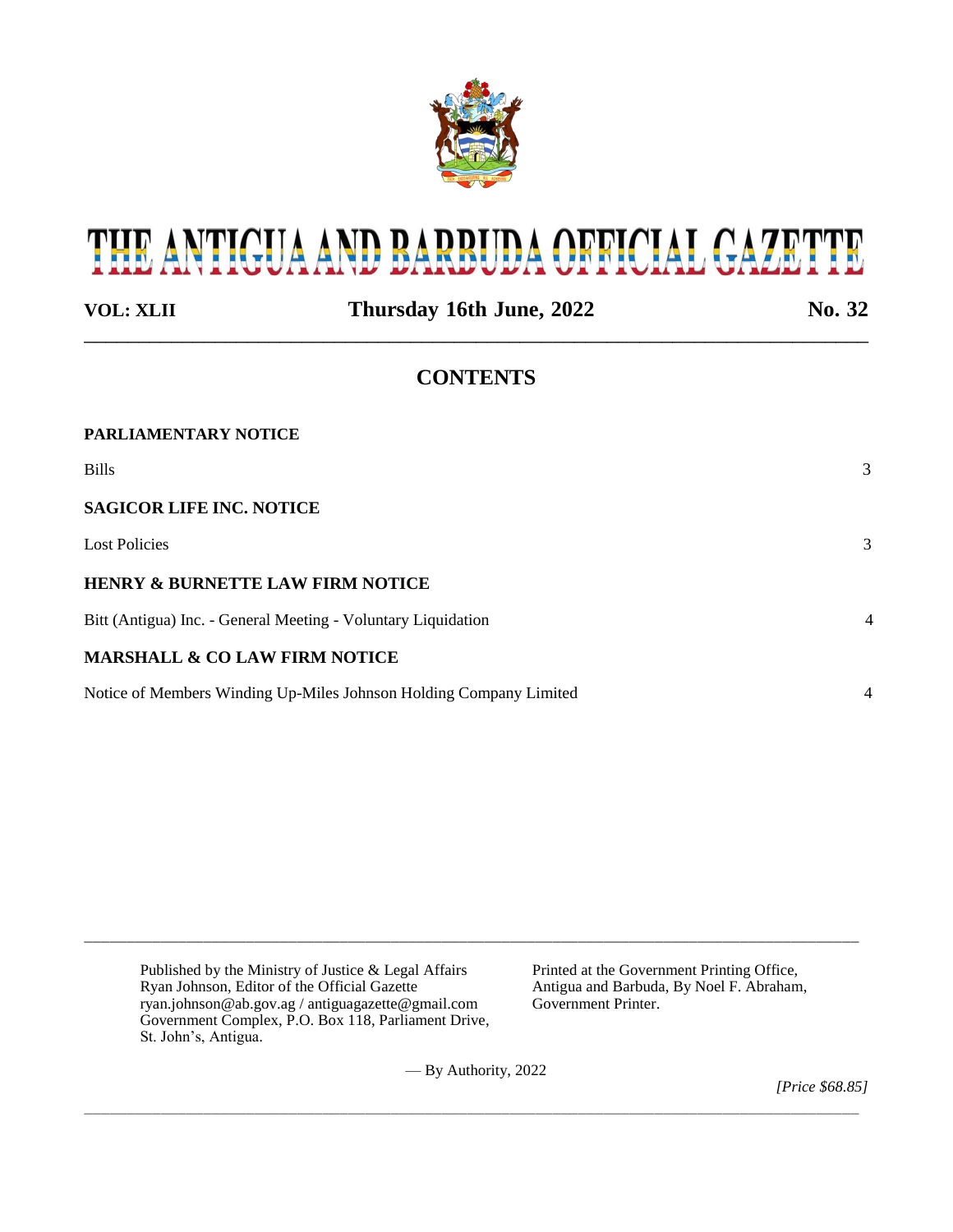## **PUBLICATION WITHIN THE OFFICIAL GAZETTE**

The Official Gazette, the official newspaper of the Government of Antigua and Barbuda, is published every Thursday either online or in print form at the Government Printery.

#### **Notice Submissions and Style**

Notices for publication and related correspondence should be addressed to Mr. Ryan Johnson, Editor of the Official Gazette, at the following email addresses: **ryan.johnson@ab.gov.ag / antiguagazette@gmail.com**

That is the preferred method of communication for **all** correspondence (especially when sending Notices/information which must be sent in Microsoft Word format) to be published in the Gazette.

Letter headings should be addressed to: Mr. Ryan Johnson Editor of the Official Gazette Ministry of Justice & Legal Affairs Parliament Drive Queen Elizabeth Highway P.O. Box 118 Antigua

Microsoft Word is the preferred format for notice submissions. Please do not send notices only in PDF format as errors may occur when converting to Word. Image files should be sent in JPG or PNG format.

"Therefore, please send all notice submissions in the Microsoft Word format and a PDF version of such Notice only where there are signatures to be included in the notice submission (document)." This applies to all institutions including governmental, financial and other commercial institutions. Additionally, for the security purposes of any financial information being sent, the institution's Information Technology (IT) personnel can lock the information as a JPEG in a Microsoft Word document and send the information to the Editor in that prescribed manner.

The Gazette Department reserves the right to apply its in-house style to all notices. Any corrections which are related to style will be made at the discretion of the Editor for reasons of consistency.

## **Deadlines**

The deadline for submitting notices for publication in the principal edition is midday Monday on every week for all commercial and Government notices, in the week of publication.

\*Late notices may be accepted at the discretion of the Editor.

The deadline for cancelling notices in the principal edition is 12.00 midday Wednesday. Please call the Gazette Office immediately to cancel a notice, and confirm by email.

#### **Advertising Rates**

Publication Fee \$106.20 Eastern Caribbean Dollars. Annual Subscription Fee: \$215 Eastern Caribbean Dollars

\*Advertising rates are not negotiable.

Antigua and Barbuda Official Gazettes are published directly online at [www.gazette.gov.ag](http://www.gazette.gov.ag/)

All editions are also available on subscription from the Antigua and Barbuda Government Printery, St. John's, Antigua (telephone: (268) 562-5168/ (268) 462-0510).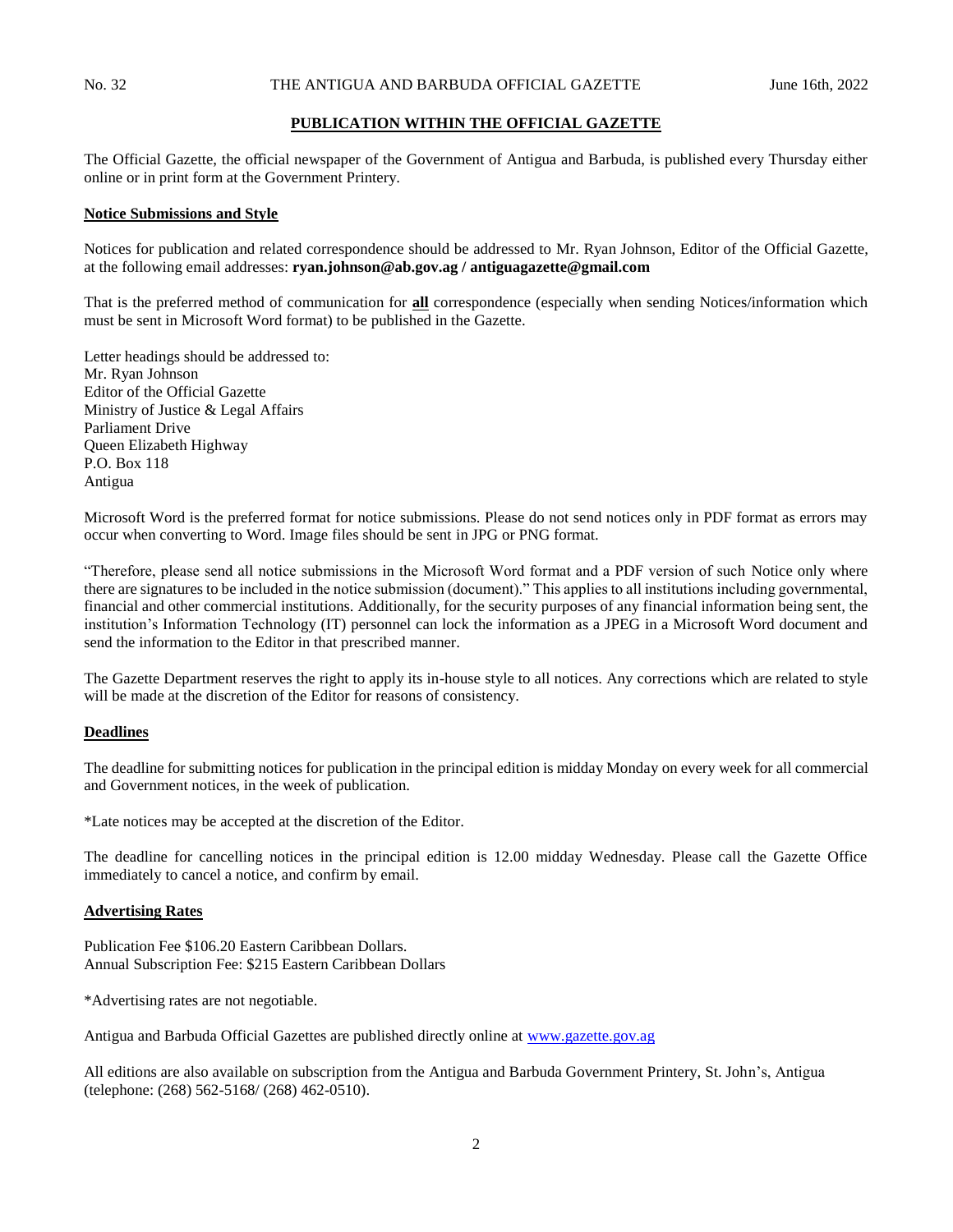## **NOTICES**

No. 21

The following BILLS which are to be introduced into Parliament is circulated with this Gazette and form part thereof:

**BILLS**

*\_\_\_\_\_\_\_\_\_\_\_\_\_\_\_\_\_\_\_\_\_\_\_\_\_\_\_\_\_\_\_\_\_\_\_\_\_\_\_\_\_\_\_\_\_\_\_\_\_\_\_\_\_\_\_\_\_\_\_\_\_\_\_\_\_\_\_\_\_\_\_\_\_\_\_\_\_\_\_\_\_\_\_\_\_\_\_\_\_\_\_\_\_\_\_\_\_\_\_\_*

"Barbuda (Amendment) Bill, 2022"

"Consumer Protection Bill, 2022"

"Fire and Rescue Service Bill, 2022"

"National Sex Offender Register Bill, 2022"

*Sagicor Life (Eastern Caribbean) Inc Notices*

#### **SAGICOR LIFE (EASTERN CARIBBEAN) INC.**

**Etienne Charles** of **Skerritts Development, St. John's, Antigua** having made sworn deposition that **Policy No. A100101542** issued by Barbados Mutual Life Assurance Society and assumed by Sagicor Life (Eastern Caribbean) Inc on his life has been lost and having made application to the Directors to grant a duplicate of the same, notice is hereby given that unless objection is raised within one month of the date hereof, the duplicate policy asked for will be issued.

**Dated: June 3, 2022**

By Order

**Althea C. Hazzard,** *Corporate Secretary.*

## **SAGICOR LIFE (EASTERN CARIBBEAN) INC.**

**Andrew Dorsett** of **Palm Tree Road, Cassada Gardens, St. John's, Antigua** having made sworn deposition that **Policy No. J781002889** issued by Sagicor Life Inc and assumed by Sagicor Life (Eastern Caribbean) Inc on his life has been lost and having made application to the Directors to grant a duplicate of the same, notice is hereby given that unless objection is raised within one month of the date hereof, the duplicate policy asked for will be issued.

*\_\_\_\_\_\_\_\_\_\_\_\_\_\_\_\_\_\_\_\_\_\_\_\_\_\_\_\_\_\_\_\_\_\_\_\_\_\_\_\_\_\_\_\_\_\_\_\_\_\_\_\_\_\_\_\_\_\_\_\_\_\_\_\_\_\_\_\_\_\_\_\_\_\_\_\_\_\_\_\_\_\_\_\_\_\_\_\_\_\_\_\_\_\_\_\_\_\_\_\_*

**Dated: May 17, 2022**

By Order

**Althea C. Hazzard,** *Corporate Secretary.*

#### **SAGICOR LIFE (EASTERN CARIBBEAN) INC.**

**Kerry Thomas** of **Herbert's Estate, St. John's, Antigua** having made sworn deposition that **Policy No. 078106171** issued by Sagicor Life Inc and assumed by Sagicor Life (Eastern Caribbean) Inc on his life has been lost and having made application to the Directors to grant a duplicate of the same, notice is hereby given that unless objection is raised within one month of the date hereof, the duplicate policy asked for will be issued.

*\_\_\_\_\_\_\_\_\_\_\_\_\_\_\_\_\_\_\_\_\_\_\_\_\_\_\_\_\_\_\_\_\_\_\_\_\_\_\_\_\_\_\_\_\_\_\_\_\_\_\_\_\_\_\_\_\_\_\_\_\_\_\_\_\_\_\_\_\_\_\_\_\_\_\_\_\_\_\_\_\_\_\_\_\_\_\_\_\_\_\_\_\_\_\_\_\_\_\_\_*

**Dated: June 3, 2022**

By Order

**Althea C. Hazzard,** *Corporate Secretary.*